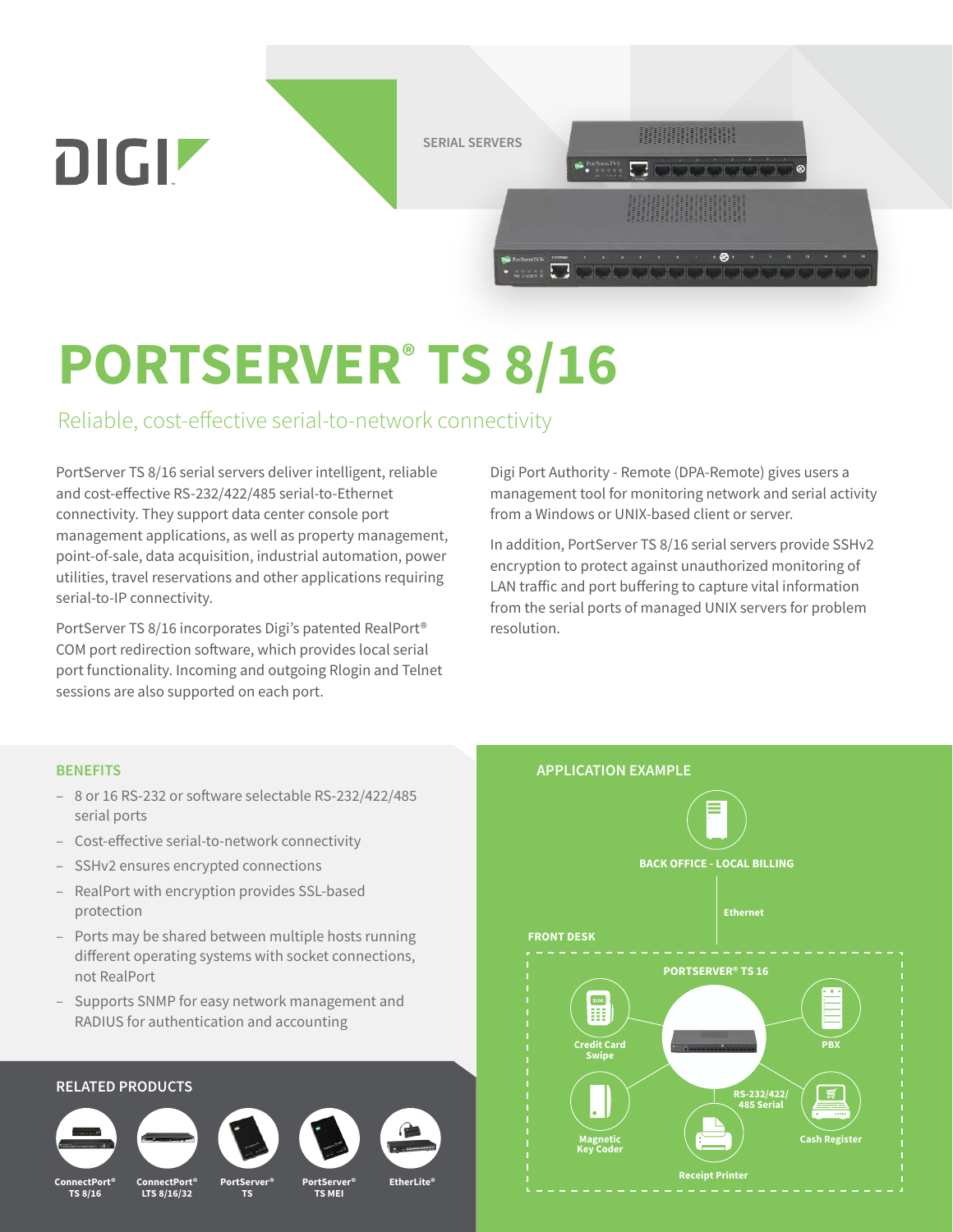| <b>SPECIFICATIONS</b>                  | PortServer® TS 16 Desktop,<br>TS 8, TS 8 48VDC                                                                                                                                                                                                                                                                                                        | PortServer®<br><b>TS 8/16 MEI</b>                            | PortServer® TS 16 Rack,<br>TS 16 Enterprise Rack | PortServer <sup>®</sup><br>TS 16 Rack 48VDC   |
|----------------------------------------|-------------------------------------------------------------------------------------------------------------------------------------------------------------------------------------------------------------------------------------------------------------------------------------------------------------------------------------------------------|--------------------------------------------------------------|--------------------------------------------------|-----------------------------------------------|
| <b>FEATURES</b>                        |                                                                                                                                                                                                                                                                                                                                                       |                                                              |                                                  |                                               |
| <b>MANAGEMENT</b>                      | HTTP/HTTPS, CLI, Digi Port Authority-Remote management diagnostics and auto-discovery tool                                                                                                                                                                                                                                                            |                                                              |                                                  |                                               |
| <b>PROTOCOLS</b>                       | UDP/TCP, DHCP/RARP/ARP-Ping for IP Address assignment, PPP (PAP & CHAP), Extended Telnet RFC 2217, Telnet, Reverse Telnet, R-login,<br>Auto-connect                                                                                                                                                                                                   |                                                              |                                                  |                                               |
| <b>SECURITY</b>                        | SNMP (read/write), SSHv2, RADIUS, Line Printer Daemon (LPD)                                                                                                                                                                                                                                                                                           |                                                              |                                                  |                                               |
| <b>SOFTWARE</b>                        | Supports Digi's Realport® COM port redirector                                                                                                                                                                                                                                                                                                         |                                                              |                                                  |                                               |
| <b>STATUS LEDS</b>                     | Link, Power                                                                                                                                                                                                                                                                                                                                           |                                                              |                                                  |                                               |
| <b>OPERATING SYSTEMS</b>               | AIX, HP-UX, Solaris, Linux®, Windows® 2000, Windows® XP, Windows® 7, Windows® 8, Windows® 8.1, Windows® 10, Windows Server® 2003, Win-<br>dows Server® 2008, Windows Server® 2012. Note: TCP/UDP socket services are operating system independent                                                                                                     |                                                              |                                                  |                                               |
| DIMENSIONS (L X W X H)                 | 8-port: 8.30 in x 3.70 in x 1.00 in<br>(21.08 cm x 9.40 cm x 2.54 cm)<br>16-port: 13.40 in x 6.60 in x 1.40 in<br>(34.04 cm x 16.76 cm x 3.60 cm)                                                                                                                                                                                                     | 16.80 in x 6.60 in x 1.60 in (42.70 cm x 16.76 cm x 4.06 cm) |                                                  |                                               |
| <b>WEIGHT</b>                          | 8-port: 3.05 lb (1.39 kg)<br>16-port: 5.30 lb (2.40 kg)                                                                                                                                                                                                                                                                                               | 7.05 lb (3.20 kg)                                            |                                                  |                                               |
| <b>OTHER</b>                           | Mounting brackets included on some models, Rack-mountable unit with all power/serial connectors on front panel<br>(PortServer TS 16 Enterprise only), Full modem and hardware flow control, Port buffering up to 64 Kbps per port,<br>Easy firmware upgrades via TFTP, Save/Restore configuration to host, Up to 9 Telnet or Rlogin sessions per port |                                                              |                                                  |                                               |
| <b>INTERFACES</b>                      |                                                                                                                                                                                                                                                                                                                                                       |                                                              |                                                  |                                               |
| <b>SERIAL</b>                          |                                                                                                                                                                                                                                                                                                                                                       |                                                              |                                                  |                                               |
| <b>PORTS</b>                           | 8 or 16 RS-232                                                                                                                                                                                                                                                                                                                                        | 8 or 16 RS-232/422/485 RJ-45<br>(switch selectable)          | 16 RS-232                                        | 8 or 16 RS-232 RJ-45                          |
| <b>THROUGHPUT</b>                      | Up to 230 Kbps                                                                                                                                                                                                                                                                                                                                        |                                                              |                                                  |                                               |
| <b>SIGNAL SUPPORT</b>                  | TXD, RXD, RTS, CTS, DTR, DSR and DCD                                                                                                                                                                                                                                                                                                                  |                                                              |                                                  |                                               |
| <b>ETHERNET</b>                        |                                                                                                                                                                                                                                                                                                                                                       |                                                              |                                                  |                                               |
| <b>PORTS</b>                           | 10/100Base-T 10/100 Mbps; Full or Half duplex                                                                                                                                                                                                                                                                                                         |                                                              |                                                  |                                               |
| <b>POWER REQUIREMENTS</b>              |                                                                                                                                                                                                                                                                                                                                                       |                                                              |                                                  |                                               |
| <b>POWER INPUT</b>                     | 8-port: External, 100-240 VAC,<br>50/60 Hz<br>8-port, 48 VDC: External 48 VDC<br>to 12 VDC power converter<br>16-port: Internal, 100-250 VAC,<br>50/60 Hz                                                                                                                                                                                             | Internal, 100-250 VAC, 50/60 Hz                              |                                                  | Internal dual feed power supply,<br>36-72 VDC |
| <b>POWER CONSUMPTION</b>               | 8-port: 6 W typical<br>16-port: 12 W typical                                                                                                                                                                                                                                                                                                          |                                                              | 12 W typical                                     |                                               |
| <b>ENVIRONMENTAL</b>                   |                                                                                                                                                                                                                                                                                                                                                       |                                                              |                                                  |                                               |
| <b>OPERATING TEMPERATURE</b>           | 0° C to 50° C (32° F to 122° F)                                                                                                                                                                                                                                                                                                                       |                                                              |                                                  |                                               |
| <b>RELATIVE HUMIDITY</b>               | 5% to 95% (non-condensing)                                                                                                                                                                                                                                                                                                                            |                                                              |                                                  |                                               |
| <b>SERIAL PORT PROTECTION</b><br>(ESD) | 15 kV human body model                                                                                                                                                                                                                                                                                                                                |                                                              |                                                  |                                               |
| <b>APPROVALS</b>                       |                                                                                                                                                                                                                                                                                                                                                       |                                                              |                                                  |                                               |
| <b>SAFETY</b>                          | UL60950; CAN/CSA C22.2 No. 60950; EN60950                                                                                                                                                                                                                                                                                                             |                                                              |                                                  |                                               |
| <b>EMISSIONS/IMMUNITY</b>              | 8-port models and 16-port MEI model: FCC Part 15, Subpart B, Class A; EN55022, Class A; EN55024; EN61000-3-2,3;<br>All other 16-port models: FCC Part 15, Subpart B, Class B; EN55022, Class B; EN55024; EN61000-3-2,3                                                                                                                                |                                                              |                                                  |                                               |